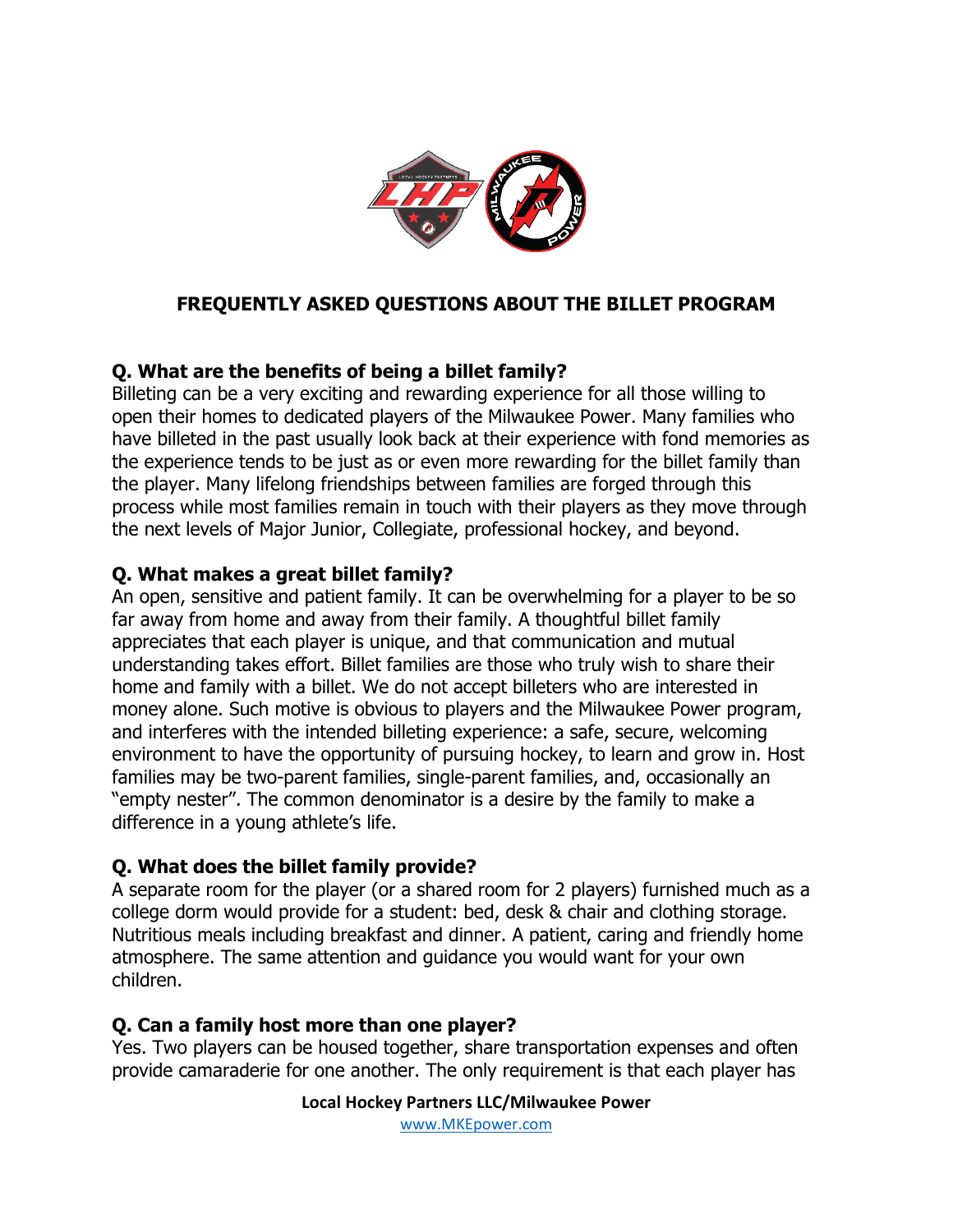adequate space/living arrangements. Each player is expected to have his own bed, closet or dresser, and acceptable access to a restroom (much as a college dorm would provide for a student: bed, desk, chair and clothing storage).

# **Q. What are the player's responsibilities?**

As a member of the household, players are expected to show respect and consideration for all host family members. They are required to follow all household rules as well as share in the daily chores, maintain their own room and do their own laundry.

# **Q. Is there compensation to the host family?**

Yes, families receive a pre-established billeting payment of \$300 for each player each month. Billet families are asked to provide food for three meals per day and snacks for their players. Besides offsetting the expenses, a family incurs when hosting a player, the compensation acknowledges the invaluable service families provide to the individual players and the Milwaukee Power Hockey program.

### **Q. How long do players stay? What sort of time commitment do I need to make?**

Players arrive in mid-August. The host family commitment is through the end of the hockey season (typically through April 1st). Sometimes an arrangement is made between the player's family and the billet family for the player to stay until the end of the school year. Nearly all games are played on weekends, so the player will either be home or on the road with the team each in-season weekend. Some players choose to head home on the rare off weekends or during holiday breaks.

## **Q. After I have been successfully approved as a host family, am I guaranteed a player?**

Players and host families are matched based upon a number of factors. While it's possible not every billet family will be assigned a player at the start of the season, you will most certainly remain on the list and be considered if new players are brought in during the season.

Additionally, once you have been approved as a host, your application will be stored in our database for as long as you would like, allowing us to offer you regular opportunities to host a player.

# **Q. What kind of support will I be provided?**

The Power organization have appointed a designated Billet Coordinator. This person serves as your point person for all your basic questions and needs and will provide ongoing support to you and your family throughout each player's stay. Additionally, this staff member will provide regular check in both via phone and in person and in some cases even organizes activities for local host families and their players.